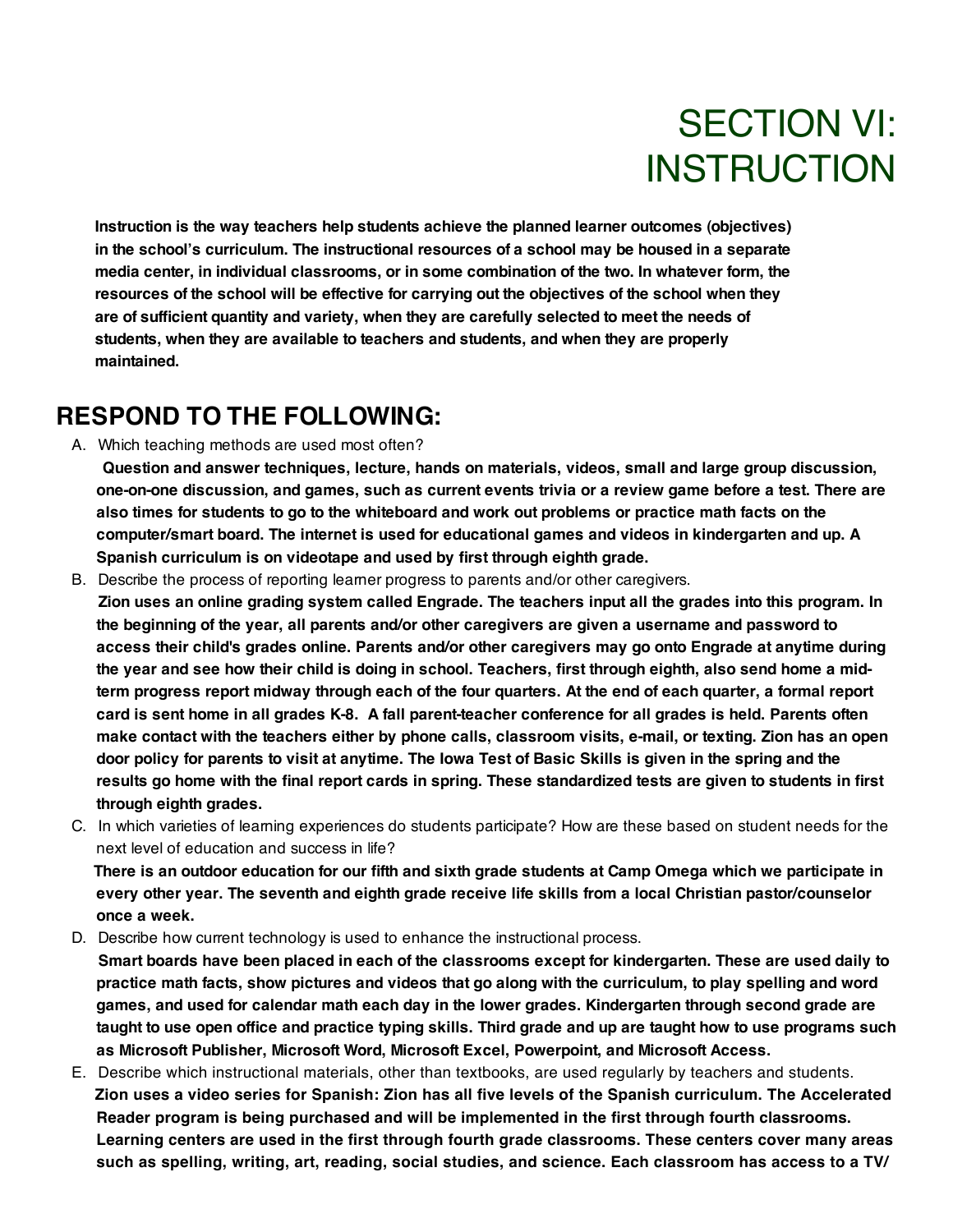**VCR/DVD with a library of movies. The kindergarten through second grade classrooms have a library of books on tape. Manipulatives are used often in the younger grades in math and reading. Hands-on science materials are used to conduct experiments and activities.** 

- F. Describe the holdings in your media center and professional library. N/A
- G. How do teachers use instructional materials to communicate the Christian faith? **Teachers supplement materials such as worksheets, videos, online resources, books, as well as discussion to implement our Christian faith into all subjects and aspects of our teaching.**
- H. If you have no central library or media center, please explain. (If none, items F and G are not applicable.) **Our building does not have space available for a separate media center. However, we meet the needs of a media center with our classroom libraries which are full of grade appropriate materials. We also have a portable computer lab which contains fifteen MacBooks. Most classrooms have computers. Also, 1st-8th grades have smart boards in the classroom.**
- I. How are new teachers and students oriented to the media center? N/A
- J. How, and from which funds, are media center materials procured?

**Our Zion Education League has funds available for classrooms to use to purchase materials for their classroom libraries. Also, Scholastic has a program where each student who orders books online through their monthly book orders, the classroom is given a certificate for a free book.**

K. What is the total number of library books (classroom libraries and central library or media center combined)? **Preschool/Kindergarten: 900-1000**

**1st/2nd Grade: 200 3rd/4th Grade: 764 5th/6th Grade: 791 7th/8th Grade: 771**

L. What on-line access is available at school?

The Internet is available for students and teachers to use during the school day. It is used for research **papers, projects, educational games and videos. All staff and students must follow our internet policy.**

## **ATTACHMENTS:**

- Report cards and other report forms that are in current use.
- \* List and describe any innovations or changes in methodology and/or content that have been incorporated into the school program in the last three years and how teachers have been prepared to use these methods or help students master the new content.
- \* Ethical use policy for use of technology, equipment and software.
- \* An inventory list of instructional hardware and equipment used by both teachers and students.
- A list of classroom and library reference materials. Give copyright date for each.
- The school's short range and long range technology plans. Include the review schedule and procedures for review of the plans.
- List of classroom materials and furnishings.

### **Standard 6:**

Christian Teachers Facilitate Student Learning to Achieve the Planned Outcomes of the School's Curriculum.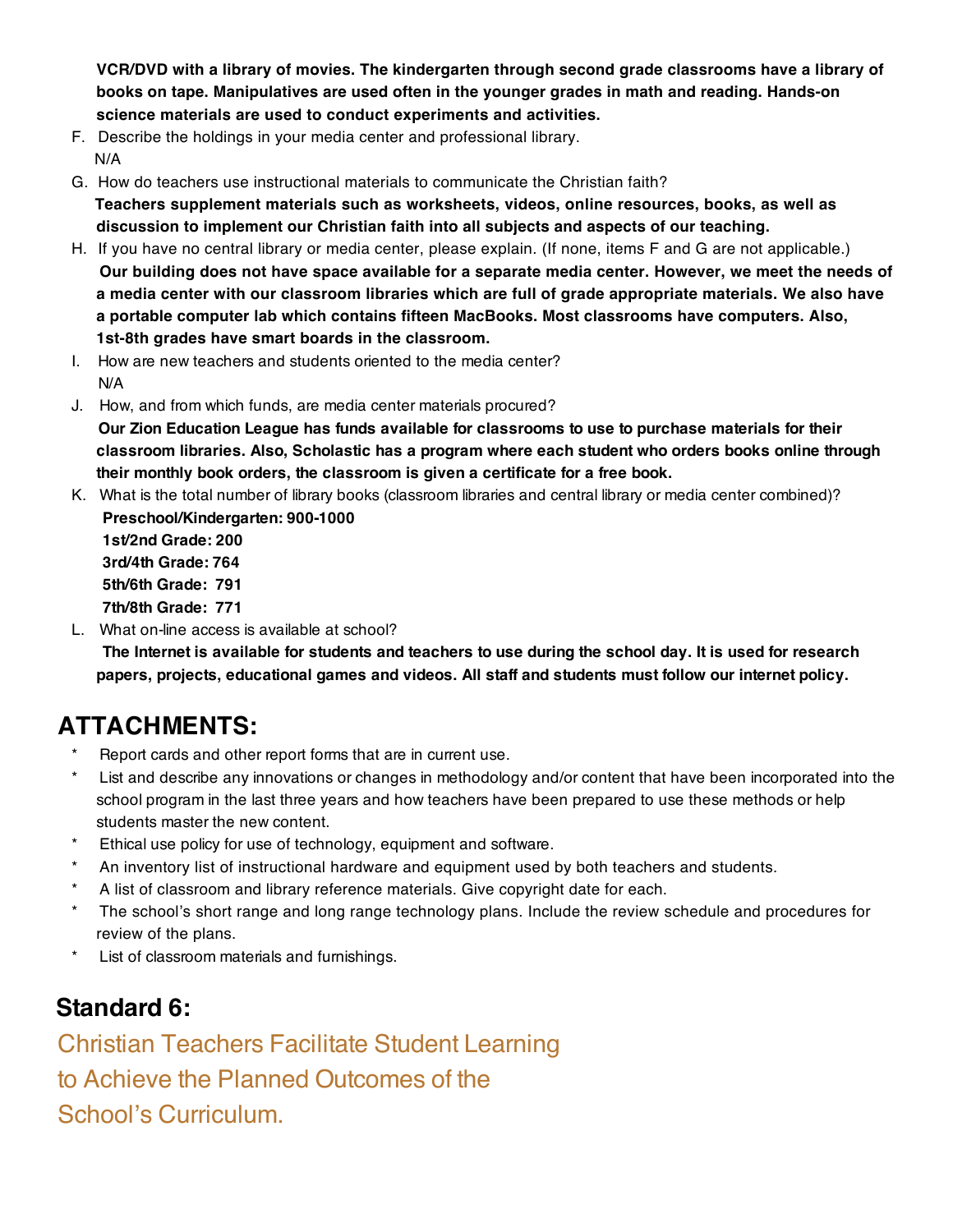#### **REQUIRED INDICATOR OF SUCCESS:**

Indicate whether or not the school meets the required indicator of success by circling **Yes** or **No**.



**YES** NO 6:01\* All curricular areas are taught from the perspective of Lutheran theology. Personal witness and Holy Scripture are integrated throughout the day.

#### **GENERAL INDICATORS OF SUCCESS:**

General Indicators of Success help the school quantify its compliance with the Required Standard. Evaluate your school's compliance with each General Indicator of Success using the criterion defined below. In the "Comments" section related to that indicator, specify how your school falls short of full compliance for any indicator marked less than "Met in Full."

**Met in Full**— The indicator of success has been completely accomplished by the school. It is verifiable through evidence and documentation.

**Mostly Met**—The indicator of success has been partially accomplished by the school. Documentation and evidence regularly indicate that the school is well on the way toward full accomplishment of the indicator. **Rarely Met**—Infrequent implementation of an indicator of success. This indicator rarely occurs in the school and evidence and documentation for compliance are minimally present.

**Not Presently Met**—There has been no progress by the school toward the accomplishment of this indicator of success

| 6:02 | Instruction is based upon age-appropriate planned learner outcomes.                                              |                                                                                   |  |                                                                                                                          |         |  |  |
|------|------------------------------------------------------------------------------------------------------------------|-----------------------------------------------------------------------------------|--|--------------------------------------------------------------------------------------------------------------------------|---------|--|--|
|      |                                                                                                                  |                                                                                   |  | _3__Met in Full (3) $\qquad$ __Mostly Met (2) $\qquad$ __Rarely Met (1) $\qquad$ __Not Presently Met (0) $\qquad$ __3___ |         |  |  |
| 6:03 |                                                                                                                  |                                                                                   |  | A variety of teaching methods/learning experiences are used to meet the individual needs of                              |         |  |  |
|      | students.                                                                                                        |                                                                                   |  |                                                                                                                          |         |  |  |
|      |                                                                                                                  |                                                                                   |  | _3__Met in Full (3) $\qquad$ __Mostly Met (2) $\qquad$ __Rarely Met (1) $\qquad$ __Not Presently Met (0) $\qquad$ __3___ |         |  |  |
| 6:04 | Teachers prepare written weekly and daily lesson plans.                                                          |                                                                                   |  |                                                                                                                          |         |  |  |
|      |                                                                                                                  |                                                                                   |  | _3__Met in Full (3) $\qquad$ __Mostly Met (2) $\qquad$ __Rarely Met (1) $\qquad$ __Not Presently Met (0) $\qquad$ __3___ |         |  |  |
| 6:05 |                                                                                                                  | Students with special needs have education programs designed to meet their needs. |  |                                                                                                                          |         |  |  |
|      |                                                                                                                  |                                                                                   |  | _3__Met in Full (3)  ___Mostly Met (2)  ___Rarely Met (1)  ___Not Presently Met (0)   __3___                             |         |  |  |
| 6:06 | Regular reports of each student's progress are made to parents or legal caregivers in conferences and in written |                                                                                   |  |                                                                                                                          |         |  |  |
|      | form.                                                                                                            |                                                                                   |  |                                                                                                                          |         |  |  |
|      |                                                                                                                  |                                                                                   |  | _3__Met in Full (3)  __Mostly Met (2)  __Rarely Met (1)  __Not Presently Met (0)  __3___                                 |         |  |  |
| 6:07 | Materials are available and used for children with special needs such as remediation, enrichment                 |                                                                                   |  |                                                                                                                          |         |  |  |
|      | and extension of learning.                                                                                       |                                                                                   |  |                                                                                                                          |         |  |  |
|      |                                                                                                                  |                                                                                   |  | _3__Met in Full (3) $\qquad$ __Mostly Met (2) $\qquad$ __Rarely Met (1) $\qquad$ __Not Presently Met (0) $\qquad$ __3___ |         |  |  |
| 6:08 | A variety of instructional/learning materials and equipment are readily available and used by                    |                                                                                   |  |                                                                                                                          |         |  |  |
|      | teachers and learners.                                                                                           |                                                                                   |  |                                                                                                                          |         |  |  |
|      |                                                                                                                  |                                                                                   |  | _3__Met in Full (3)  ___Mostly Met (2)  ___Rarely Met (1)  ___Not Presently Met (0)   __3___                             |         |  |  |
| 6:09 | Instructional/learning materials do not conflict with Lutheran theology and are selected with                    |                                                                                   |  |                                                                                                                          |         |  |  |
|      | consideration for Christian standards.                                                                           |                                                                                   |  |                                                                                                                          |         |  |  |
|      |                                                                                                                  |                                                                                   |  | _3__Met in Full (3) ___Mostly Met (2) ___Rarely Met (1) ___Not Presently Met (0)                                         | $\_\_3$ |  |  |